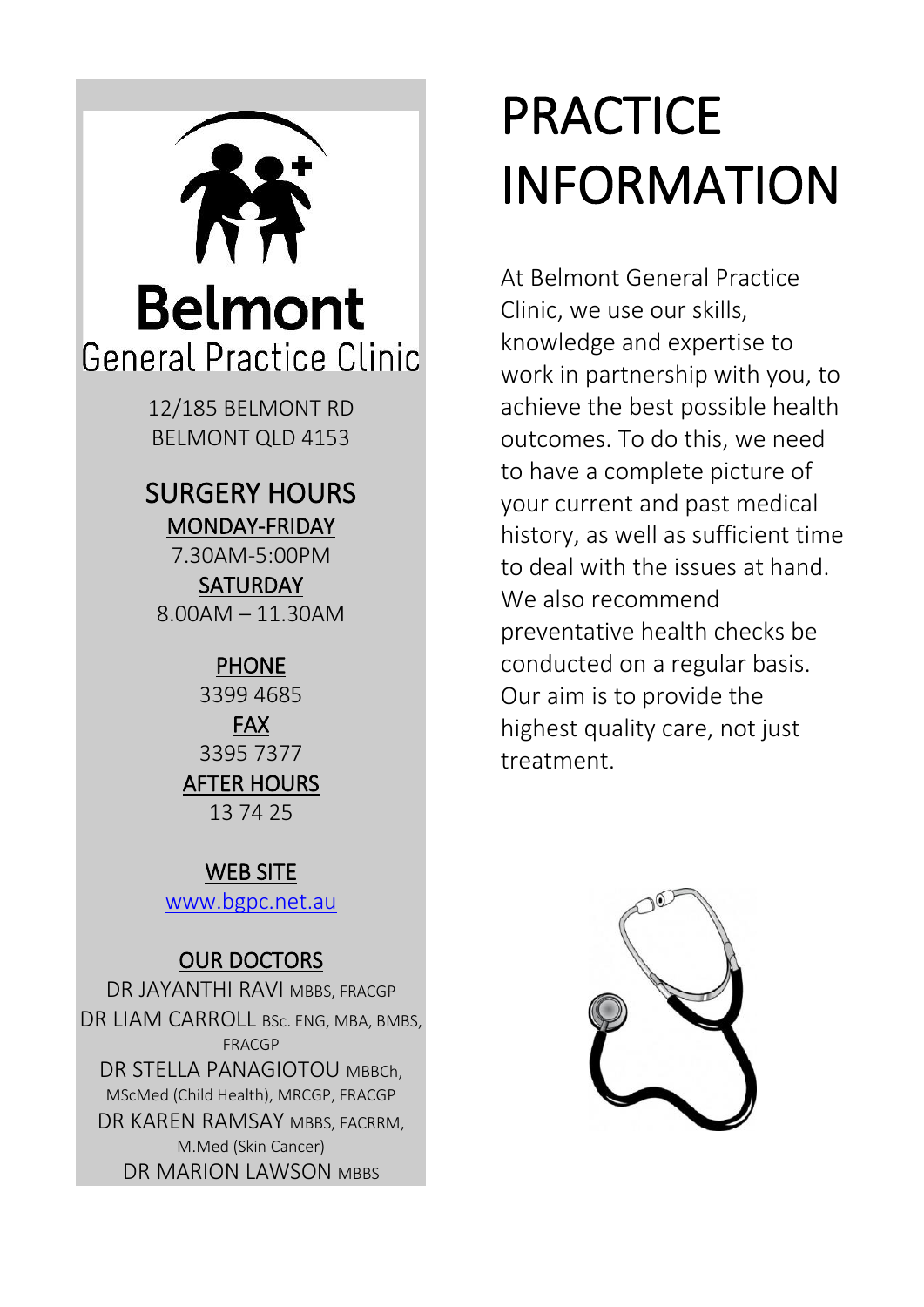#### Appointments

Please call (07) 3399 4685 for an appointment. Every effort will be made to accommodate your preferred time and G.P. Longer consultations are available on request, please ask our receptionists if you require some extra time or you are unsure how long you should book for. We ask that a double appointment be made for complex problems and Insurance and Employment medicals. Some of our doctors require longer appointments for new patients. Please also book an appointment for each family member that needs to be seen. Reception staff will attempt to contact you if there is any unforeseen delay or the doctor has been called away.

Every effort is made to keep as close to scheduled appointment times as possible, variation occurs when it becomes necessary to fit in urgent cases between normal appointments. We apologise for delays, however suggest that you phone ahead of your appointment time to see how your GP is running. You can also book online at: [www.bgpc.net.au](http://www.bgpc.net.au/)

Emergencies will always be given priority. Our reception staff will attempt to contact or update you on the progress of your scheduled appointment.

Interpreter Services are available if required, please let us know when you make an appointment and we can organise this for you.

Home Visits are available for regular patients of this practice, whose condition prevents them from attending the surgery. Please give as much advance notice as possible, to allow us to schedule these visits.

Prescriptions, Referrals and Medical

Certificates will not be issued without a consultation. Please discuss this with your doctor if you have any concerns.

Failing to attend a scheduled appointment may result in a fee being charged. Please notify us ASAP if you are unable to attend a scheduled appointment.

After Hours Care This practice has an arrangement with the National Home Doctor Service, which provides care for patients of this practice outside of normal consulting hours. Please call 13 SICK (13 7425) should you require assistance or ask reception if you would like more information. Their website is: www.homedoctor.com.au.

Culturally Appropriate Care To assist with disease prevention and to deliver culturally appropriate care, please advise your GP of your cultural background.

Smoking, Food and Noise Policy

This practice has a no smoking policy. Please do not eat or drink in our clinic. We ask you keep this to outside unless directed by your G.P. or nurse. This helps to keep our clinic clean and enjoyable for others. Please also turn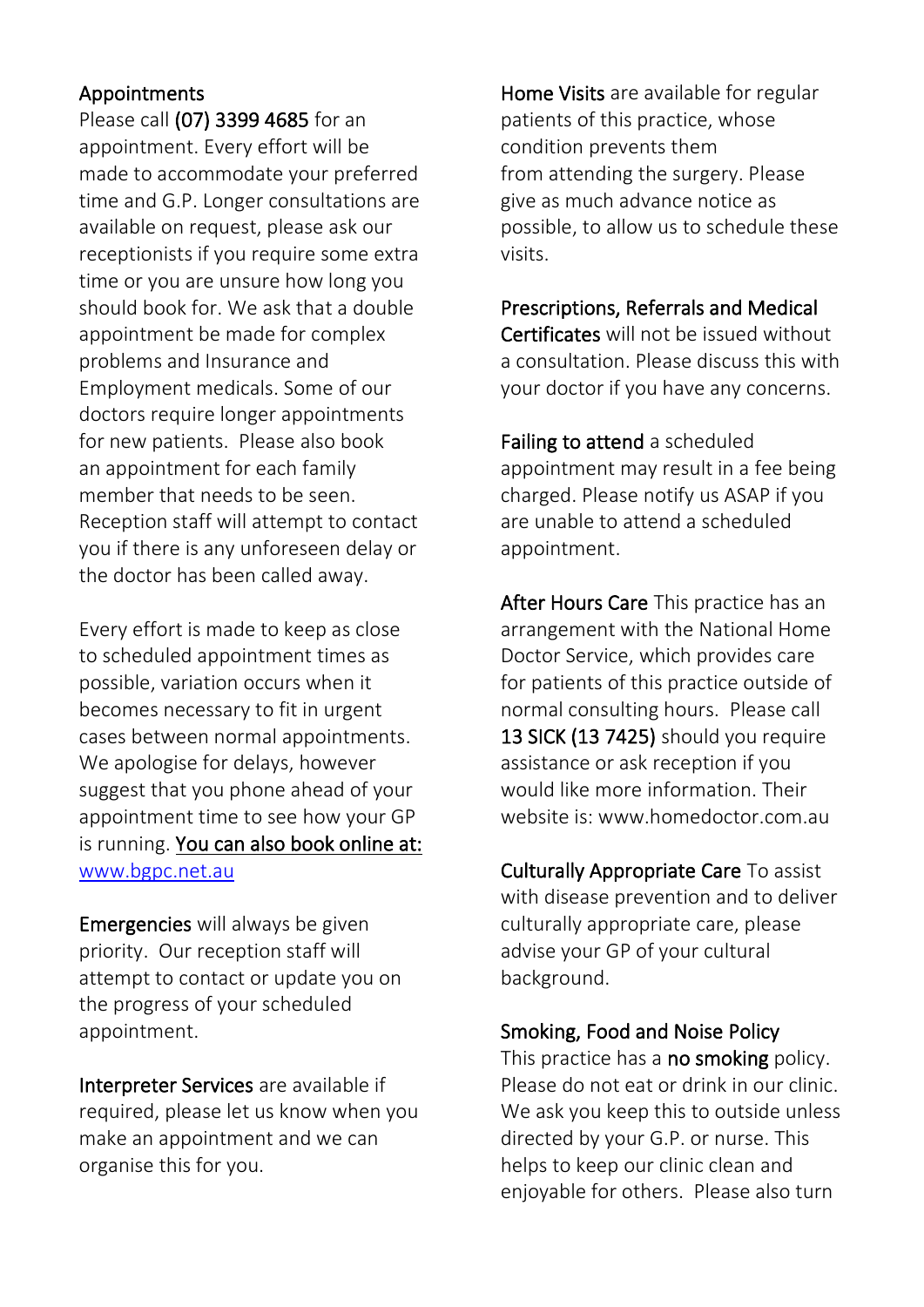off your mobile phones and refrain from using them – you don't want anyone listening in on your private calls and we aren't interested. Children should be kept under the strict control of the parent/carer.

#### Fees and Billing Arrangements

Fees are payable at the time of consultation by cash, EFTPOS or credit card. The AMA Fee structure forms the basis of our billing policy and our doctors charge the fees that reflect the time taken and the degree of complexity in each consultation. Our practice offers the TYRO system which allows your Medicare rebate to be paid back into your savings/cheque account instantly. Please ask reception for a full list of fees or if you have any questions regarding methods of payment.

#### Phone calls and e-mails

We try to keep interruptions to every patient consultation to a minimum. You can help us by notifying the following:

- 1. Please state if it is an emergency
- 2. Please state if the doctor has asked you to call back regarding your condition.

If the GP is with a patient, a message will be taken and the reception staff will advise you when it is likely that the GP will be able to return your call. There will be no over-the-phone consultations. E-mails can be sent to the practice e-mail address and

forwarded to your GP. Medical advice cannot be provided via e-mail, all electronic data is subject to privacy principles and no confidential information can be transmitted without encryption.

#### OUR SERVICES

General Check ups Skin Checks Minor Surgery Vaccinations Family Planning Pap Smears Home Visits ECG - heart check Dietary Advice Counseling Children's Health Women's and Men's Health Pre-Employment Medicals Workcover Injuries Diabetes and Asthma Care Antenatal Care Corporate Vaccinations Podiatry RECEPTION TEAM Julie-Ann, Gai, Ronan, Ann Marie and Pam NURSES Allison, David, Georgia, Caitlin and Shelly PRACTICE SUPERVISOR Pam PRACTICE MANAGERS Janine and Daniel